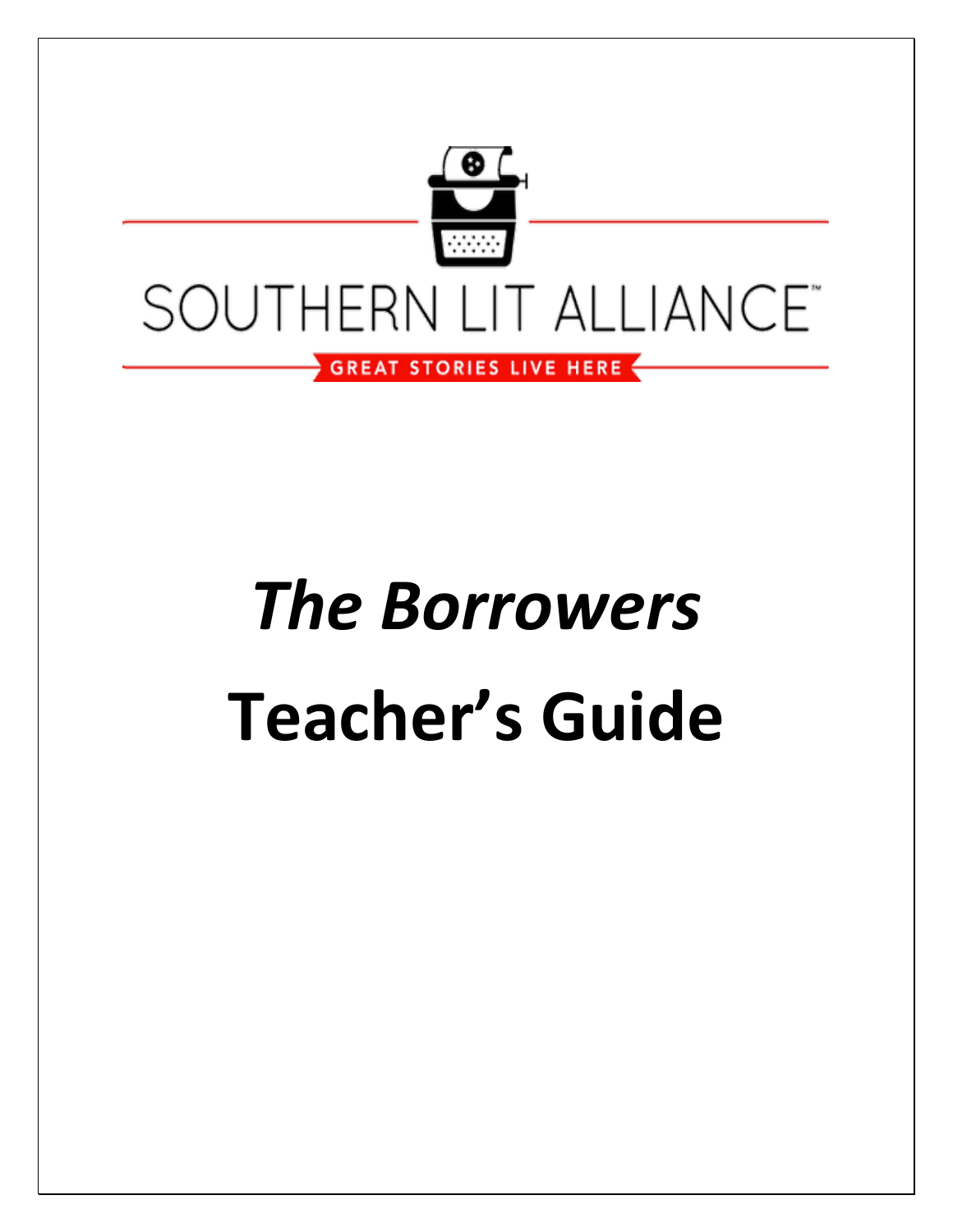# **Before the Performance**

## **Lesson 1: Share the Story**

**Learning Target:** Students will be able to summarize the story of *The Borrowers*, including plot, characters and setting.

## **Literacy GLE's**

**4.RL.KID.3** Describe in depth a character, setting or event in a story or drama, drawing on specific details in a text, such as a character's thoughts, words or actions.

**4.SL.PKI.4** Report on a topic or text, tell a story, or recount an experience in an organized manner, using appropriate facts and relevant, descriptive details to support main ideas or themes; speak clearly at an understandable pace

**4.RL.IKI.7** Make connections between the print version of a story or drama and a visual or oral presentation of the same text.

## **Essential Questions:**

What is The Borrower's about? What are the important ideas? What details support those ideas?

## **Activities**

Explain to students that you will be watching a performance of *The Borrowers*. This performance will be an adaptation of the book series by Mary Norton, first published in 1952.

## **Read the Book**

Students may read the book individually or as a read aloud. As students are reading, or immediately following, students should complete a graphic organizer showing the characters and major events of the story.

If time does not allow for the reading of the story, you might think about sharing a summary of the book.

## **Following the Read Aloud**

Have students share their graphic organizers with a partner.

## **Extension**

Consider a modern home; where might Borrowers live nowadays? Ask students to write a short story about a family of Borrowers who live in their house. Where do they hide and what do they borrow?

Create a home for Borrowers! Use small items that students think a family of Borrowers might use, and build your own world for Borrowers to live in.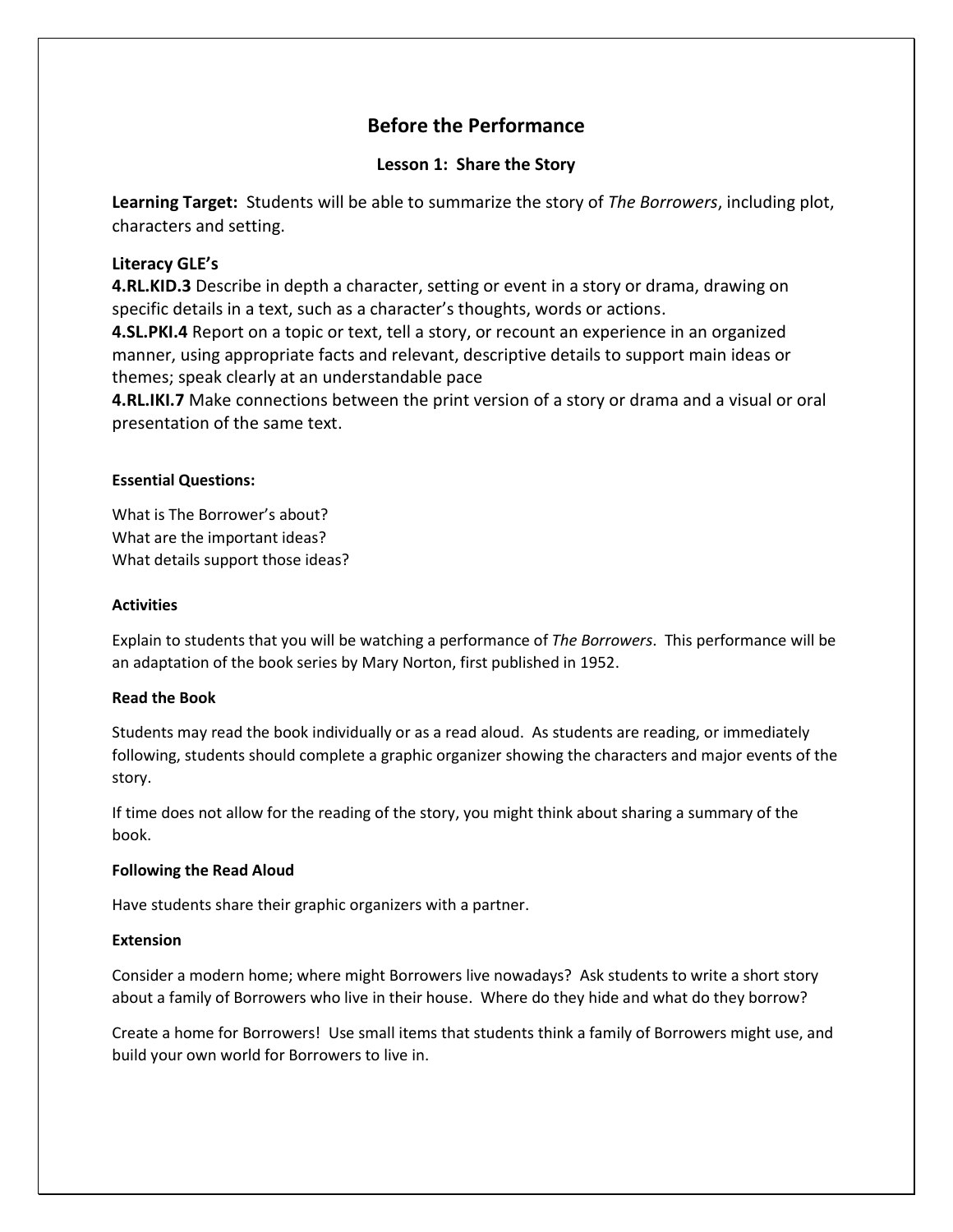# **Lesson 2: Understanding the Theatre**

**Learning Target:** Students will identify artistic choices made in the theatre though participation and viewing of a performance.

## **Theatre Standards:**

**4.T.R1.A** Identify artistic choices made in a theatrical work through participation and observation

**4.T.R2.A** Compare and contrast multiple personal experiences when participating in or observing a theatrical work.

**4.T.R3.C** Observe how a character's choices impact an audience's perspective in a theatrical work.

## **Essential Questions:**

How can a story be adapted for the stage? What are the similarities and difference between the book version and the performance? How do you relate to the story that was performed?

## **Activities**

Act it out! – Choose a scene or scenes from the book. Have a variety of students play different roles. Set the scene, talk through what happens in the scene, get everyone in place, and call "action!". Students act out the scene using words and movement.

Tableau – creating a silent frozen picture that represents a significant moment in a story. This is like a living photograph. Students use expressive faces, body poses, and positioning of themselves to create a visual image of a circumstance found in the text. This shows how actors use their faces and bodies to communicate, how characters in this circumstance would likely think and feel and how incorporating actions and expressions not directly stated in the text may help tell the story, even in a silent, frozen picture.

## **After the Performance**

Discuss the similarities and difference between the book version of *The Borrowers* and the performance. Was there anything that surprised the students or that they weren't expecting? Create a Venn diagram comparing the two versions.

Have students write a short monologue (as little as three sentences) as a character from *The Borrowers*. Students will write from the perspective of the character, sharing what they think is the most important part of the story. Students may share/or perform their monologues.

## **Possible Extension**

Have students create puppets of their chosen characters. Puppets may be made from paper bags, small boxes, cut-outs on popsicle sticks, etc. Students will create puppets that match the physical interpretation of their characters. Students may perform their monologues with their puppets.